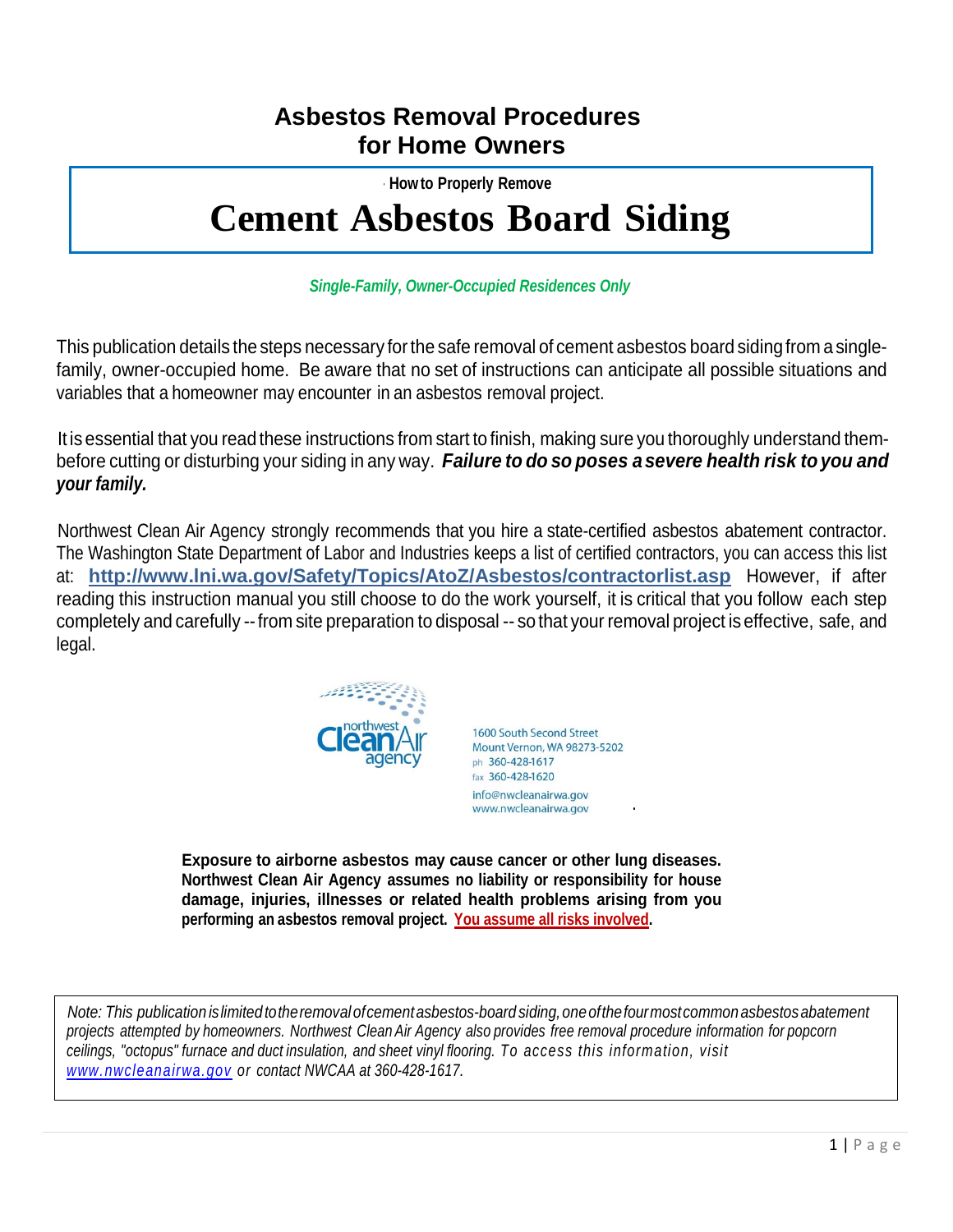# **Are you prepared to take on this project?**

It is essential that you are aware of all the challenges and risks of tackling an asbestos removal project yourself. It can be time consuming, messy, expensive, and dangerous to your health, if not correctly performed.

*Before you begin any asbestos removal project, you must be able to answer "yes" to all the following questions:*

### • **Are you sure your siding contains asbestos?**

Submit a small sample for laboratory analysis. Cost for such testing is minimal, typically \$25-\$50 per sample. Laboratories are listed in the phone book yellow pages under "Asbestos --Consulting and Testing."

**Totake a sample:** wearing rubber gloves, wet and break off asmall piece of siding (about one square inch) and place it in a re-sealable plastic bag. Take or send the sample to a local asbestos testing lab.

If the laboratory results are negative, meaning less than one percent asbestos was found in the sample, take two additionalsamples and havethemtestedtoconfirmtheanalysis.

If you decided not to check for asbestos, assume the siding contains asbestos and treat it accordingly.

### • **If your siding contains asbestos, is removal the best option?**

Remember, asbestos is only a problem if fibers are released to the air. Unless cement asbestos-board siding is being disturbed, itwill notrelease asbestos fibers. The safest, easiest and least expensive option may be to leave italone.

Sometimes it is possible to work around asbestos without removing it. However, if asbestos-containing siding must be disturbed as part of a remodeling project, then removal may be your only option.

### • **Are you prepared to accept the serious health risks associated with asbestos removal?**

#### *Airborne asbestos isaserioushealthhazard.*

#### **Breathing asbestos fibers can cause lung cancer and other diseases.**

When disturbed, asbestos breaks down into fibers up to 1,200 times thinner than a human hair. If released into the air, asbestos cannot be seen and quickly circulates through your home. When inhaled, these fibers become trapped in lung tissues. Medical research tells us that up to 30 years after inhalation, asbestos fibers can cause **lung cancer, mesothelioma,** a related terminal cancer of the tissue that lines the chest cavity, and **asbestosis,**  a condition that canleadto breathing problems and heartfailure.

There is no known safe level of asbestos exposure. That's why medical, environmental health, and regulatory organizations stress the need to protect health by minimizing exposure to airborne asbestos fibers, particularly at elevated levels -such as can occur during a remodeling project.

#### **Without proper ventilation, equipment and body coverage at all times when working with**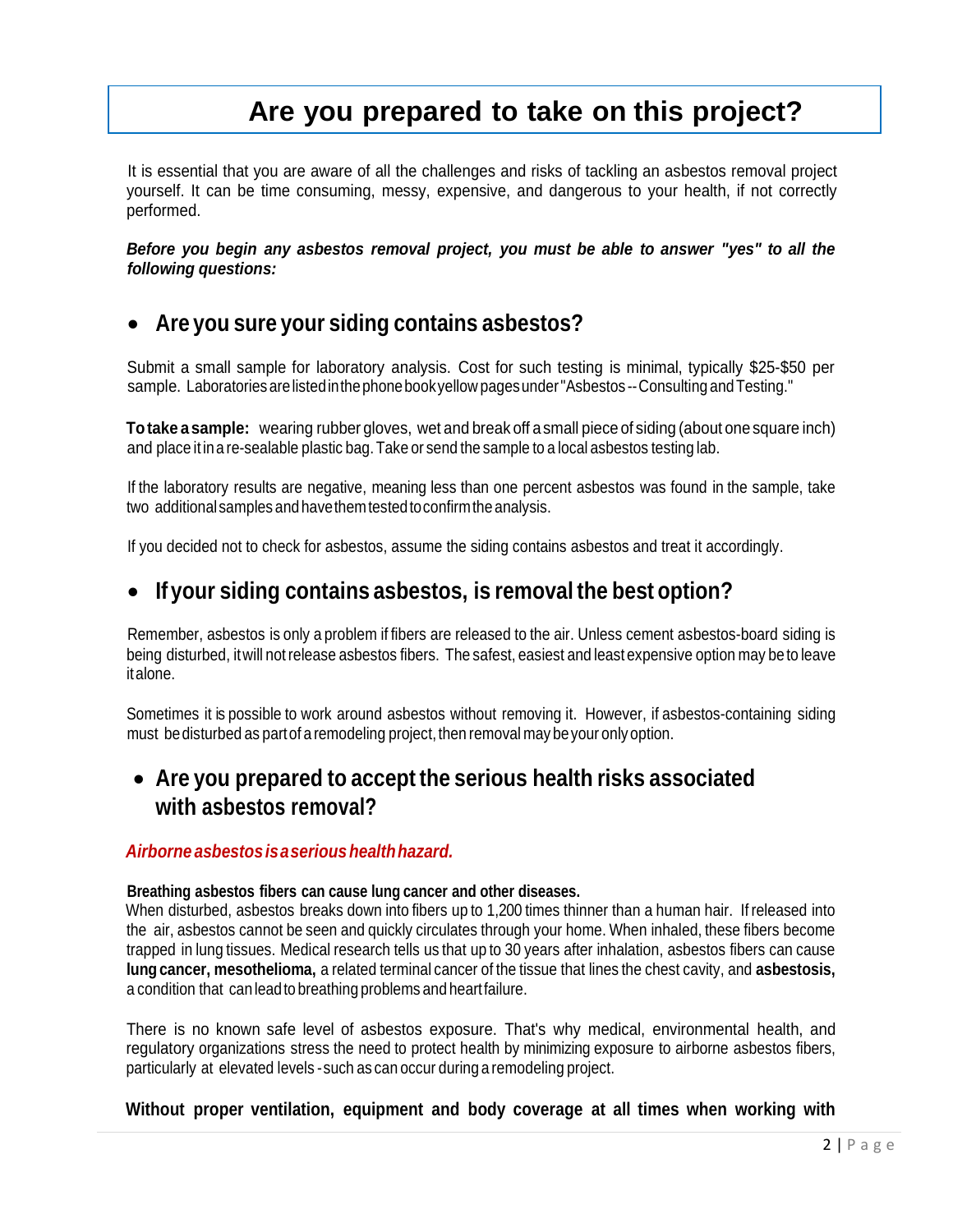### **asbestos, you or anyone inthevicinity ofthe removal area may beat serious risk.**

Theremoval procedures described inthis publication are intended to helphomeowners minimize health risks associated with do-it-yourself asbestos removals. However, it should be understood that with any removal project some release of asbestos fibers into the air is unavoidable and there are no known safe levels of asbestos exposure.

### • **Are you prepared to assume the challenge of do-it-yourself asbestos removal anddisposal?**

### **Theworkwillbedifficult,requiringthepurchaseofsafety equipment.**

Even under the best of circumstances, do-it-yourself asbestos projects can be physically demanding and potentially dangerous.

- Breathing through a respirator is more difficult than normal breathing and places additional stress on heart and lungs.
- Protective clothing can be hot and uncomfortable.
- Work can involve ladders and highspaces.
- Eyeprotection often results inreduced visibility.
- Caution must betaken with wiring and electrical power because ofallthe water being used towet the asbestos.

As a homeowner, you do not have the specialized equipment, materials, and experience of an asbestos abatement contractor to perform this work. Unlike contractors, who have special machines with high-efficiency filters to remove fibers fromtheworkplace air,youhavefew,if-any,safety "back-ups"ifsomethinggoes wrong.

#### **Theworkwill betime consuming.**

The total time it takes to complete a cement asbestos board siding removal can be substantial. Time estimates for the completion of an average size  $(10 \times 10)$  room removal project are:

- File a notification form and pay associated fee with the Northwest Clean Air Agency: (http://nwcleanairwa.gov/permits-and-services/asbestos/)
- Collect supplies -%day.
- Set up containment area 1day
- Removalandclean-up-2days
- Disposal-%day

### • **Are you aware of the legal issues involved?**

#### **During removal**

The law prohibits you from hiring anyone other than a certified asbestos abatement contractor to perform -- or assist with -- asbestos removal work in your single-family residence. Family members and friends may participate, provided they do so on a voluntary, no-pay basis. Homeowners may remove asbestos themselves. But as stated above, this option is difficult, time-consuming, and dangerous to your health if prescribed work procedures are not strictly followed.

#### **During disposal**

Ifyou choose to remove asbestos yourself, you take onthe legal liabilityofensuring proper bagging **(labeled, double bagged in 6 mil thick plastics bags, sealed with duct tape)** and identification of asbestos debris, correct transport (in a covered vehicle), and disposal ONLY at disposal sites or transfer stations licensed to receive such waste. These regulations are intended to protectyour community from the harmful effects of asbestos. The Washington State Department of Labor and Industries has regulations that may also apply. Call1-360-902-5514 or visit: **http://www.lni.wa.gov/TradesLicensing/LicensingReq/Asbestos/default.asp** for more information.

*Ifyou answered "No" toanyoftheabove questions, andifyoustill wishtohave asbestos removed from your home, YOU MUST CONTACTA STATE-CERTIFIED ASBESTOS REMOVAL CONTRACTOR. Thisis the quickest,safest,andmostreliablewaytoremoveasbestosfromyourhome*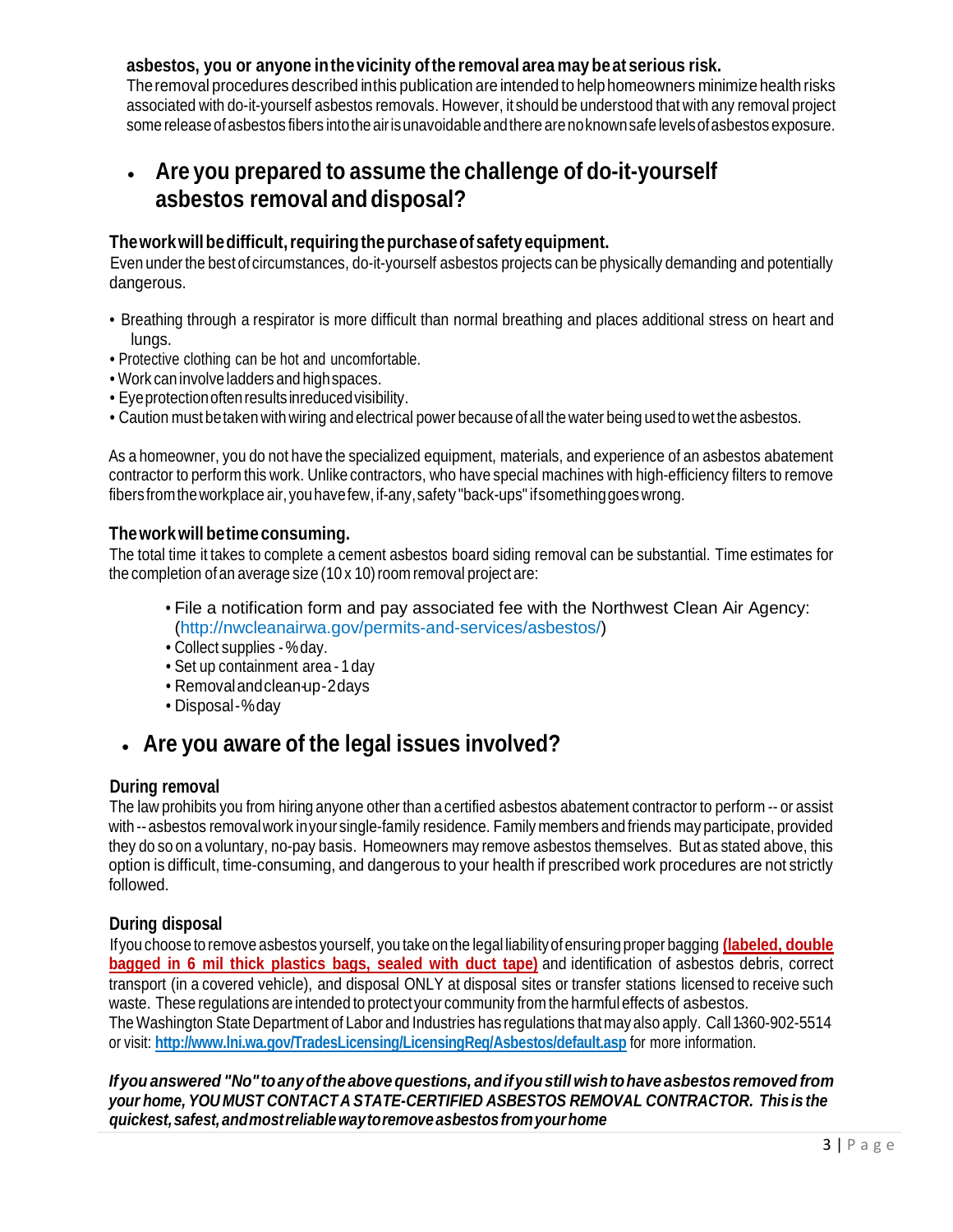## **Before You Begin Asbestos Removal**

No set of instructions can address all possible situations and variables that a homeowner may encounter in an asbestos removal project. This publication is intended to address the common steps and most important issues involved in removing cement asbestos-board siding.

*Commonsense dictates thatunique andparticularly challengingprojects should notbe undertaken by the homeowner. In such cases, avoid the possibility of asbestos contamination by abandoning the "do-it- yourself' approach and hiring a state-certified asbestos abatement contractor.*

These first two steps should betaken care ofwell before you start any area preparation.

### **1. Complete an application.**

Prior to removing asbestos, visit the Northwest Clean Air Agency website at [www.nwcleanairwa.gov](http://www.nwcleanairwa.gov/) to download and submit a notification form for your asbestos removal project. Once your application is submitted and the appropriate fee is collected, the agency will issue you a case number. Once a case number has been assigned by the agency, the form becomes your permit to legally remove asbestos and dispose of it at specified asbestos disposal sites (**you must show this form when disposing of asbestos debris**). For additional information or direction you can call the Northwest Clean Air Agency at 360-428-1617.

### **2. Gather essential personnel & supplies**

### *WORKERS*

**It is illegal to hire anyone other than a state-certified asbestos abatement contractor to perform, or assist in, the removal of asbestos.**

Although it is possible for one homeowner to do a siding removal job, the task can be more effectively carried out by two workers. With two workers, one can concentrate on carefully removing pieces of siding while the other keeps the materials wet and packages debris as it is generated.

### • **PROTECTIVE EQUIPMENT AND CLOTHING**

*During removal, all workers must be protected from breathing or spreading asbestos fibers. Each person must wear an appropriate respirator, disposable coveralls, goggles, disposable gloves and rubber boots.*

Before beginning your project, you'll need to obtain the following items.

**Check your phone book yellow pages under "Safety Equipment and Clothing" for a list of safety equipment vendors.** Note which items must be purchased at special stores (i.e. safety equipment store) which carry approved health and safety equipment used for asbestos removal and which may be widely available.

**A ) Respirators** -- Half-face, dual-cartridge respirators, each equipped with a pair of HEPA filters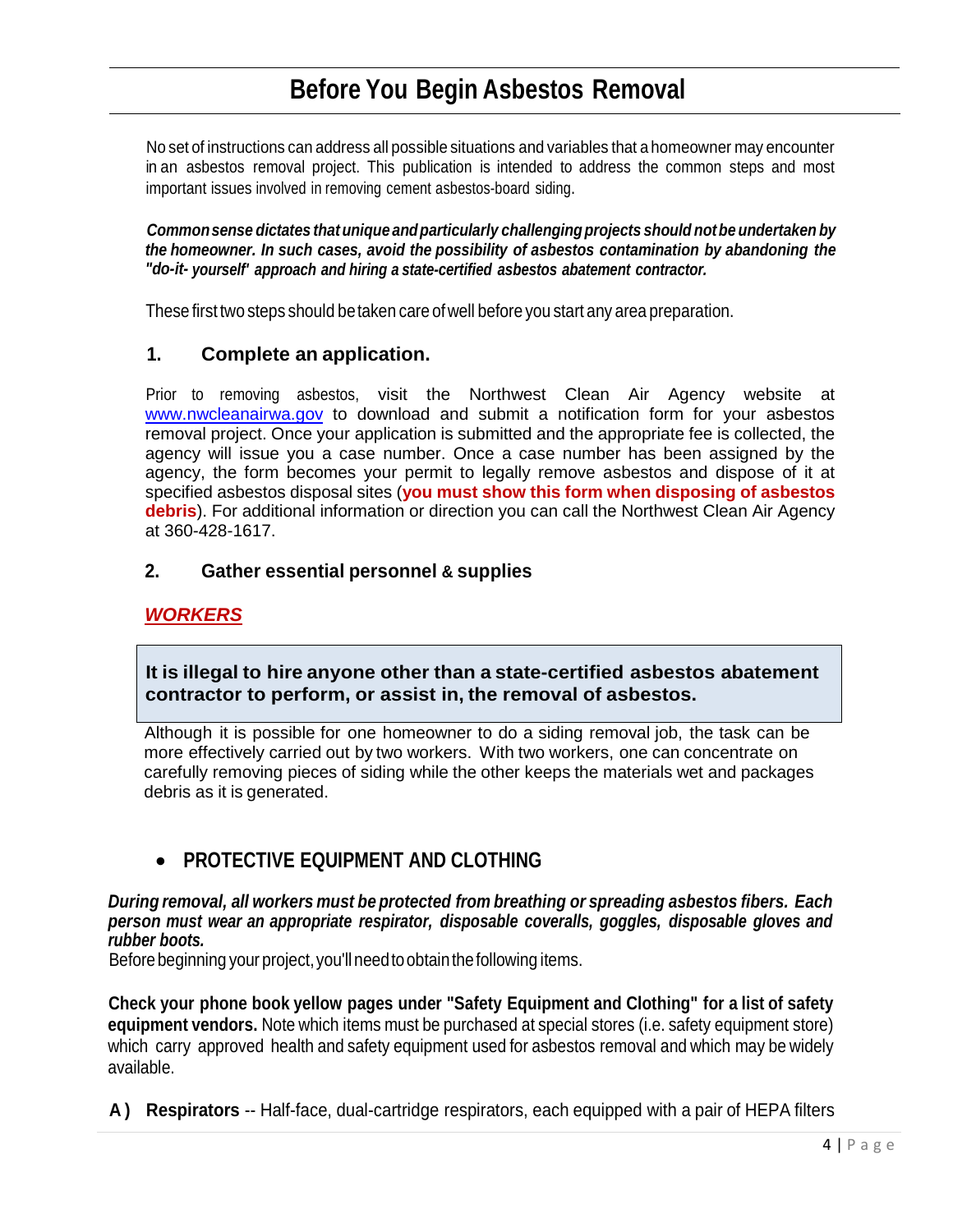(color coded purple) are required. One respirator is required for each person working within the removal area. Respirators provide little protection ifthey do notfit properly, so request afit test from the vendor.

**Persons with beards often cannot be adequately fitted with this type of respirator and should not work within contaminant areas.**

**B) Coveralls** -- Several pairs of disposable coveralls with built in booties should be purchased for each person who will be in the work area. Oversized coveralls make it easier for workers to move around.

NEW COVERALLS WILL BE NEEDED FOR EACH ENTRY INTO THE REMOVAL AREA. Every time a worker leaves a removal area, coveralls should be wetted and disposed of in a properly sealed asbestos disposal bag.

**C) Rubber boots** - Lace less, pull-on rubber boots without fasteners will protect coverall booties so they do not wear through. Rubber boots can bewashed offlaterordisposed ofascontaminated debris.

**D) Eye protection -** Each worker performing cement asbestos- board siding removal work should be equipped with nonfogging goggles or other safety-approved eyewear protection.

**E) Rubber gloves** - *Several* pairs of durable, disposable rubber gloves should be purchased for each worker. Rubber gloves must be worn byeach personworking within the removal area.



**NEW GLOVES ARE REQUIRED WITH EACH RE-ENTRY INTO THE REMOVAL AREA.** Every time a worker leaves a removal area during a project, these gloves should bewetted and disposed of inan asbestos disposal bag.

### **TOOLS AND SUPPLIES**

- **A) Tank sprayer (2-3 gallons) -**This will beyour means ofwetting exposed asbestos-containing materials.
- **B) Garden hose with automatic shut-off nozzle.** A hose equipped with an automatic shut-off spray nozzle, will be needed to supply water at eh entrance to the work area.
- **C) Liquiddishwashingdetergent -**Mixedat1cupper5gallonsofwaterforbestresultsinwetting.

### **D) Removaltools:**

- A pry barfor lifting nails. A bar equipped with a blade at least two inches wide is best.
- A nail puller or nail-head cutter.
- A knife or scissor to cut polyethylene sheeting.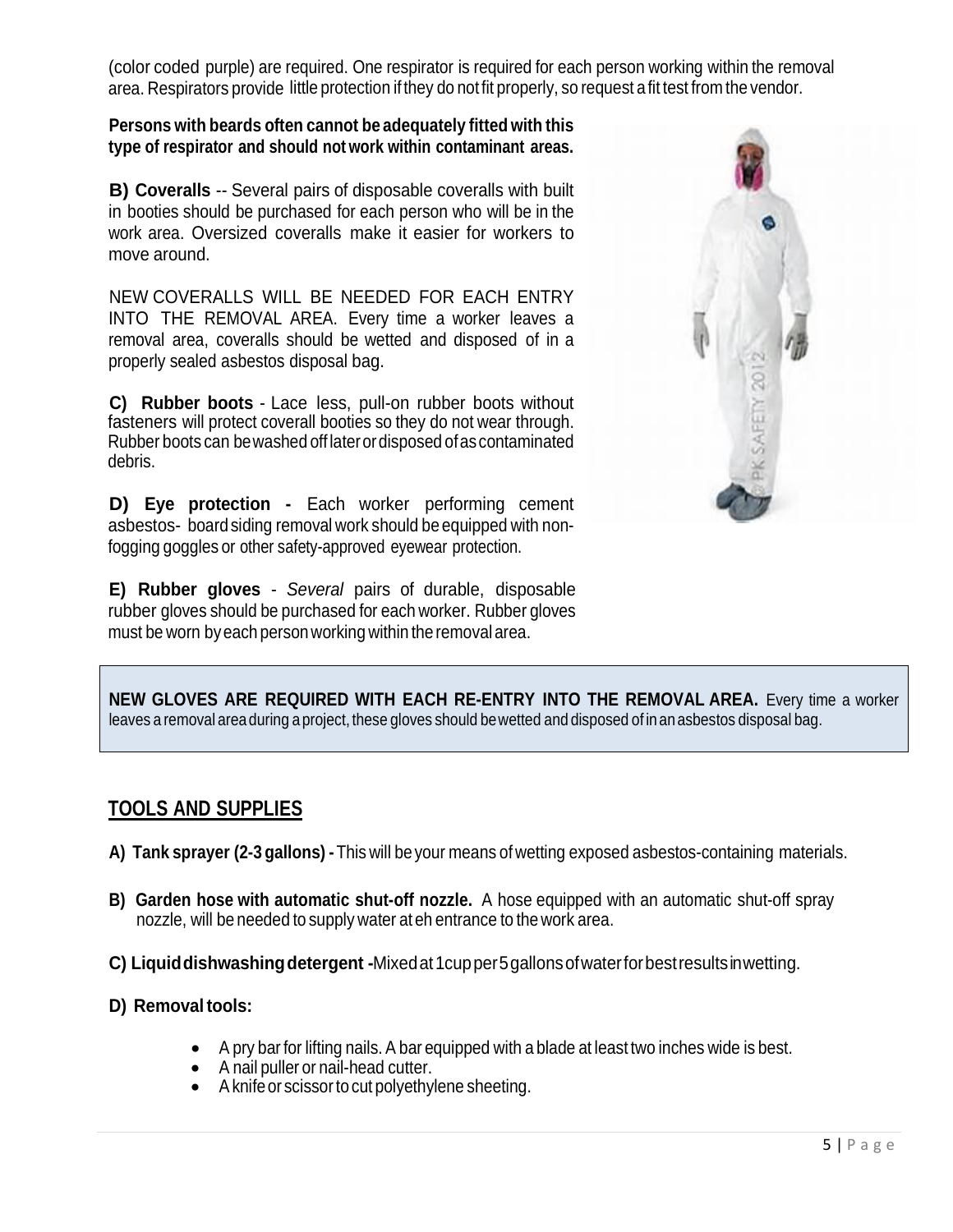- **E) Six-mil Polyethylene plastic sheeting** -This will be used to cover asix foot strip of ground at the baseofwalls from which siding is being removed and transition zone for entering and exiting the work area. Other uses may include wrapping containers of removed siding if pre-marked asbestos waste disposal bags are not used forthis purpose.
- **F) Debris containers** Cardboard boxes, burlap bags, or other sturdy containers will be needed to help keep the sharp edges and corners of siding debris from puncturing plastic disposal bags. Plastic bags or sheeting that has been punctured will not be accepted bywastedisposalsites.
- **G) Asbestos waste disposal bags** These special bags will be used to contain asbestos contaminated debris and materials. The bags should be sized 33 inches by 50 inches and be made of 6-mil polyethylene. Each should be pre-printed with required asbestos warnings
- **H) Asbestos waste disposal stickers** -These special stickers can be usedto tag largeritems of debris that do notfit inthe bags, but are doublewrapped andtaped inplastic.



- **I) Permanent marker pen -**You must write your last name, address, and removal date on eachwaste disposal bagorsticker. '
- **J) Ducttape -**Numerous rolls will be neededfor sealing waste disposal bags (twist top of bag, and wrap tape around twisted area – see illustration listed below) and holding some ofthe removal area plastic inplace.



**K) Clean, disposable rags-** ·A large supply should be on hand for assorted removal and clean-up purposes.

**L) Bucket -**Youwill needa bucket for washingtoolsat the endofthe project.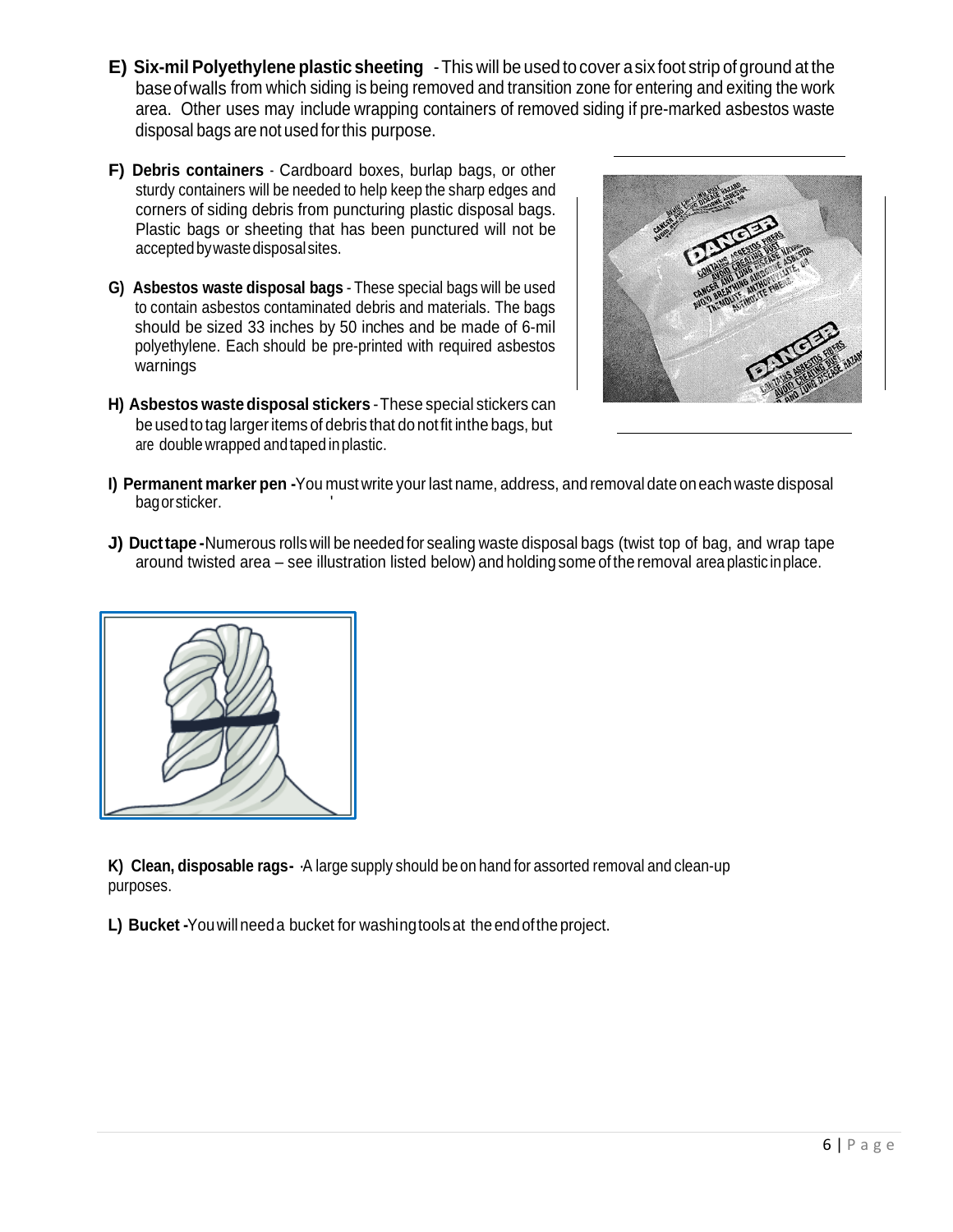### *TIP:* **Hang these Basic Rules like a calendar in the work area.**

*Worker protection:* During removal, you will. need to protect yourself from breathing or spreading asbestos fibers by wearing an appropriate respirator, disposable coveralls, goggles, disposable gloves, and rubber boots (or shoes that may need to be thrown out after the project).

*Wetting:* Wetting is critical to asbestos fiber control. Before, during, and after removal, asbestos siding should be thoroughly wetted with water in order to keep asbestos fibers out of the air. Once removed, asbestos debris should be kept wet until packaged and sealed for disposal.

*Containment:* You will need to contain your asbestos debris and minimize the release of asbestos fibers. The ground at the base of walls from which siding is removed must be covered with plastic sheeting to ensure that all debris is captured and contained for disposal.

*Avoiding breakage:* Minimizing the breakage of asbestos siding during removal and handling will help keep asbestos fibers from being released into the air.

# **SITE PREPARATION**

As you prepare to remove the siding, remember that your safety objectives are to keep asbestos fibers out of the air. To accomplish this, you will need to minimize breakage, keep the siding wet, and contain all debris. *<sup>j</sup>*

#### **Prepare the house:**

- **Post signs** warning any "drop-in" friends, family, and other visitors of the work taking place.
- **Lay a six-foot wide strip of 6-mil sheet plastic** along the side of the house where removal is to occur, to the extent that landscaping and terrain will allow. Try to work in the shade so the wetted siding will remain wet.
- **Create an entrance/exit "transition" zone** to the work area by laying down an additional six-foot by six-foot foot piece of sheet plastic in a convenient location next to the plastic strip along the wall. Keep a plastic disposal bag at this location.
- **Thoroughly hose down about 50 square feet of siding.**
- · **Mix approximately 1 teaspoon of liquid dish-washing detergent** with water in the pint size spray bottle or about one half cup of detergent in a garden pump sprayer.
- **Get dressed.** Removal workers should now put on a pair of disposable coveralls. They should then put on gloves, goggles, boots, and respirators equipped with HEPA filers.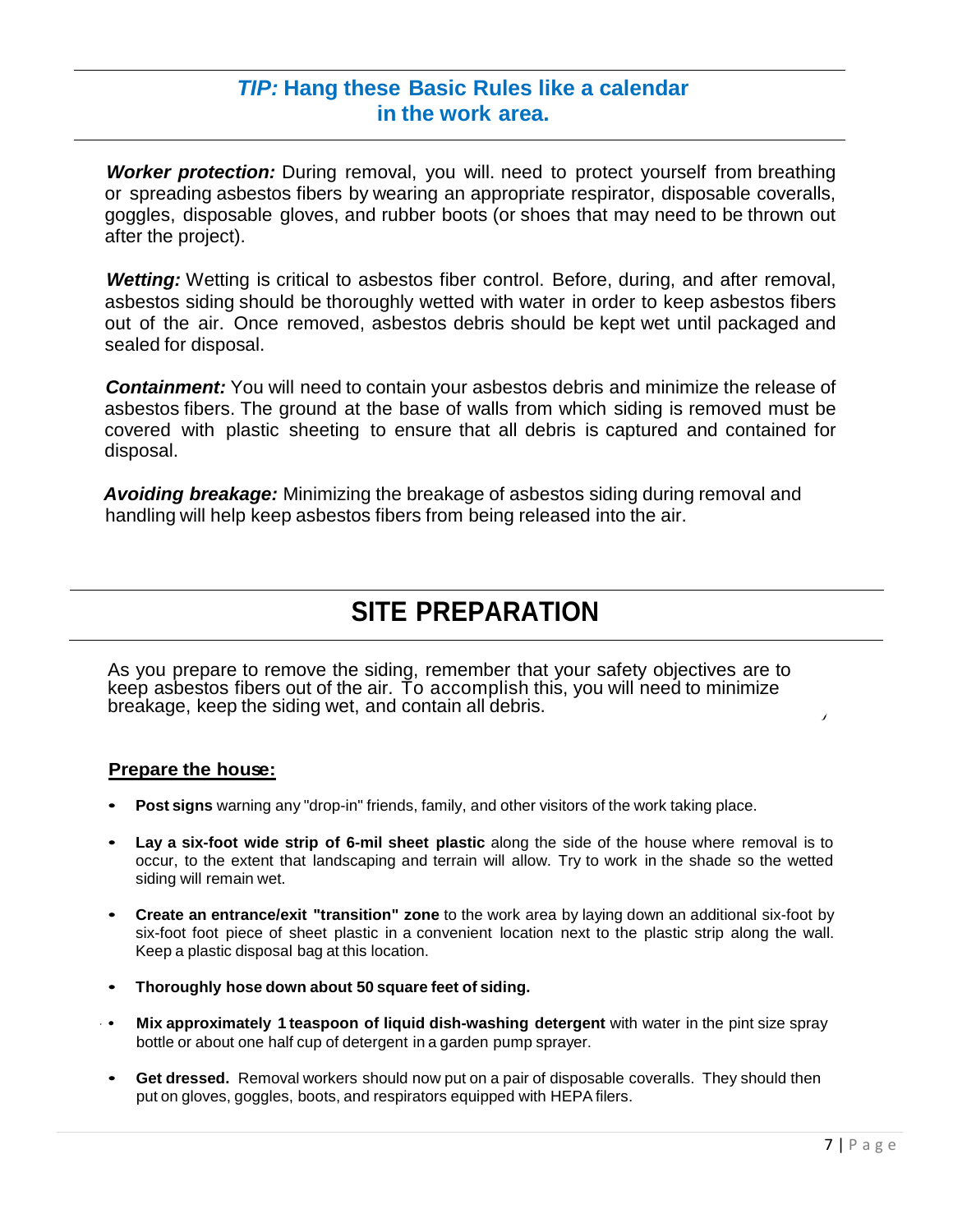### **Removing the Siding**

- **Remove pieces of siding** by pulling nails or cutting nail heads so as to minimize breakage. If necessary, carefully lift siding pieces with pry tool to expose nail heads.
- **If siding should begin to crack or crumble,** immediately wet the cracked or broken areas with the pint size spray bottle or garden pump sprayer. *Breakage releases asbestos fibers.*
- **Wet the back of each piece of siding** as it is removed.
- **Carefully lower removed siding to the ground.** *Do not throw or drop it.*
- **Keep all debris on the plastic strip** at the base of the wall and keep it wet until packaged and sealed.

*Note: Once removal work begins, do not leave the plastic without first removing disposable coveralls and other protective equipment at the "transition zone." Each re-entry onto the plastic will require* a *new pair of coveralls and gloves.*